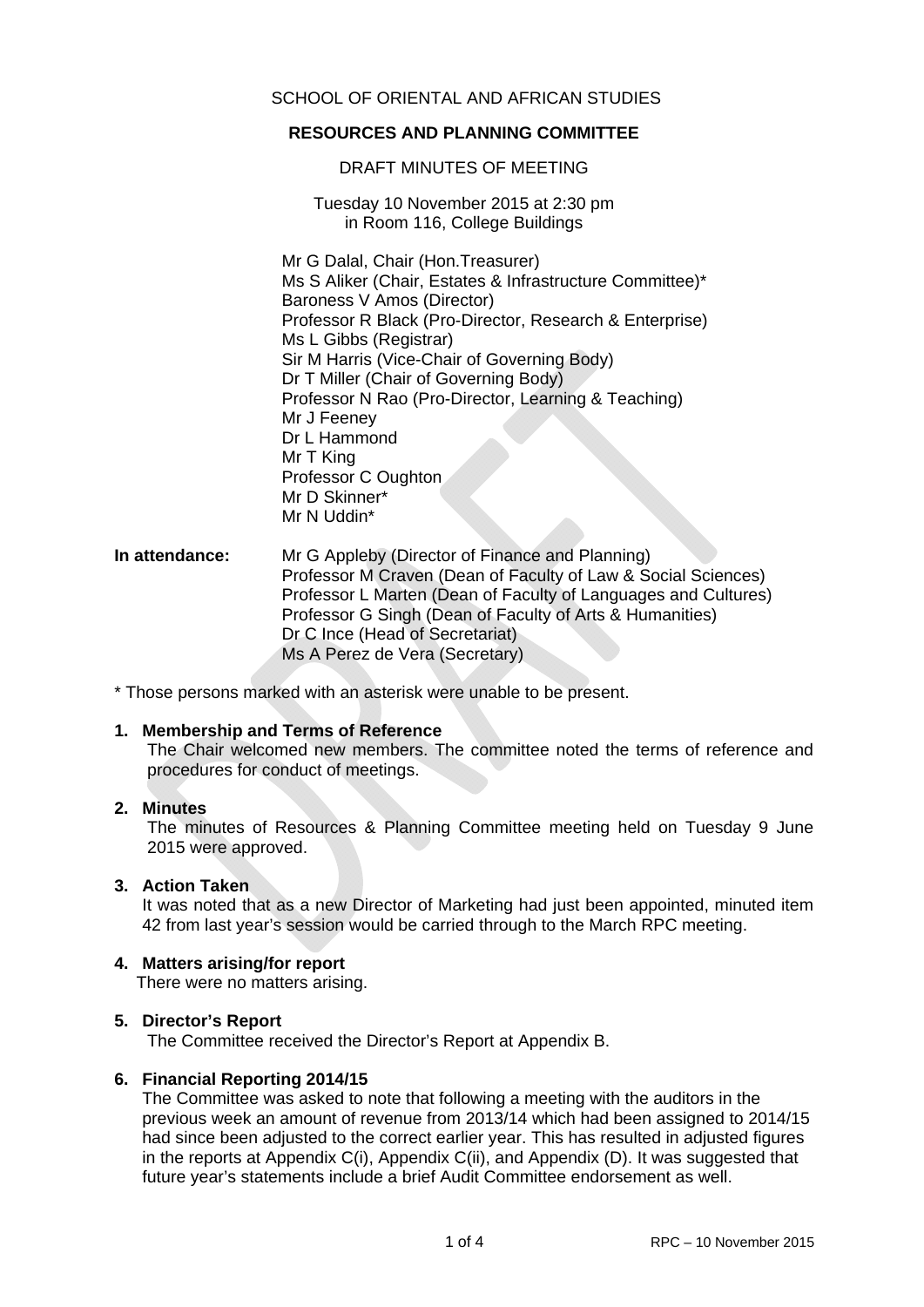The committee discussed the aspects of the School's finances which achieved a lower than expected revenue, particularly around enterprise activities, including catering. There was further discussion on the non-staff areas of savings in the expenditure outturn against budget. The committee questioned whether these underspends were an indication of places for cost savings going forward, and the risks associated with avoiding spending to promote growth.

The issue of investment in Distance Learning was considered, and the committee noted that the Dean of Law and Social Sciences is chairing a Distance Learning Managing Board to review the three models currently being used in search of a common architecture with flexibility that will suit all offerings. A strategy and action plan should be forthcoming by January.

**The committee recommended the Draft Financial Statements for year ending 31 July 2015 for approval by the Board of Trustees, subject to minor editorial changes around the section "Future Outlook"**.

# **7. Budget Validation 2015/16**

A report was received from the Director of Finance and Planning at Appendix D.

The Committee discussed at length the areas of under recruitment and its impact on School revenue. It noted that the shortfall was most apparent in respect of PGT recruitment, which makes up £2.7m of the £3.3m shortfall in on campus degree fees. Total fee shortfall after the release of provision for under-recruitment is £2.3m. The Committee discussed the role of sector changes on lower enrolments, noting in particular that the decliner survey indicated that financial reasons were the most frequently given for PGT students not taking up offers.

It was noted there was some scope to capitalise on one-off vacancy savings (£200k) and to release a part of the contingency funding (£0.5m) to improve the bottom line also. Furthermore, those areas which had underspent on their 2014/15 non pay budgets would be scrutinised further in an effort to identify recurrent savings. However, it was agreed that under spending on a budgeted amount was not desirable, particularly where this had occurred in Distance Learning. Further discussions would ensue with Departments to enable better control of budgets by budget holders.

# **The committee recommended the 2015/16 adjusted budget for approval by the Board of Trustees.**

# **8. Financial Forecasts 2015/16-2018/19**

A report was received from the Director of Finance and Planning at Appendix E.

The committee noted that the previous financial forecasts considered by the Committee in June had achieved target surplus of 5% of income by 2017/18. This was largely achieved through assumed 16% growth in student numbers and staff cost savings of £3m over the next three years. However trend analysis incorporating September 2015 recruitment results shows that while UG recruitment is on an upward trajectory, PGT numbers have remained consistently below target and relatively flat over the last 5 years. Thus for purposes of financial forecasting, PGT numbers have been realigned to zero growth for at least the forthcoming planning horizon.

While still aiming for an overall 5% surplus by 2017/18, the annual shortfall as a result of amended student number projections is £3.5m. This taken together with the £3m staff cost savings previously sought suggests actions are needed to address a £6.5m annual shortfall.

The committee discussed the need to both recruit more students on existing courses as well as better recruitment on new courses. The Committee also considered options for improving the capacity of staff in teaching and promoting enterprise activities in exploring alternate revenue options. The committee noted that SOAS currently spends 63.1% of its expenditure on staffing costs against a sector mean of 52.6%. A reduction to even 57%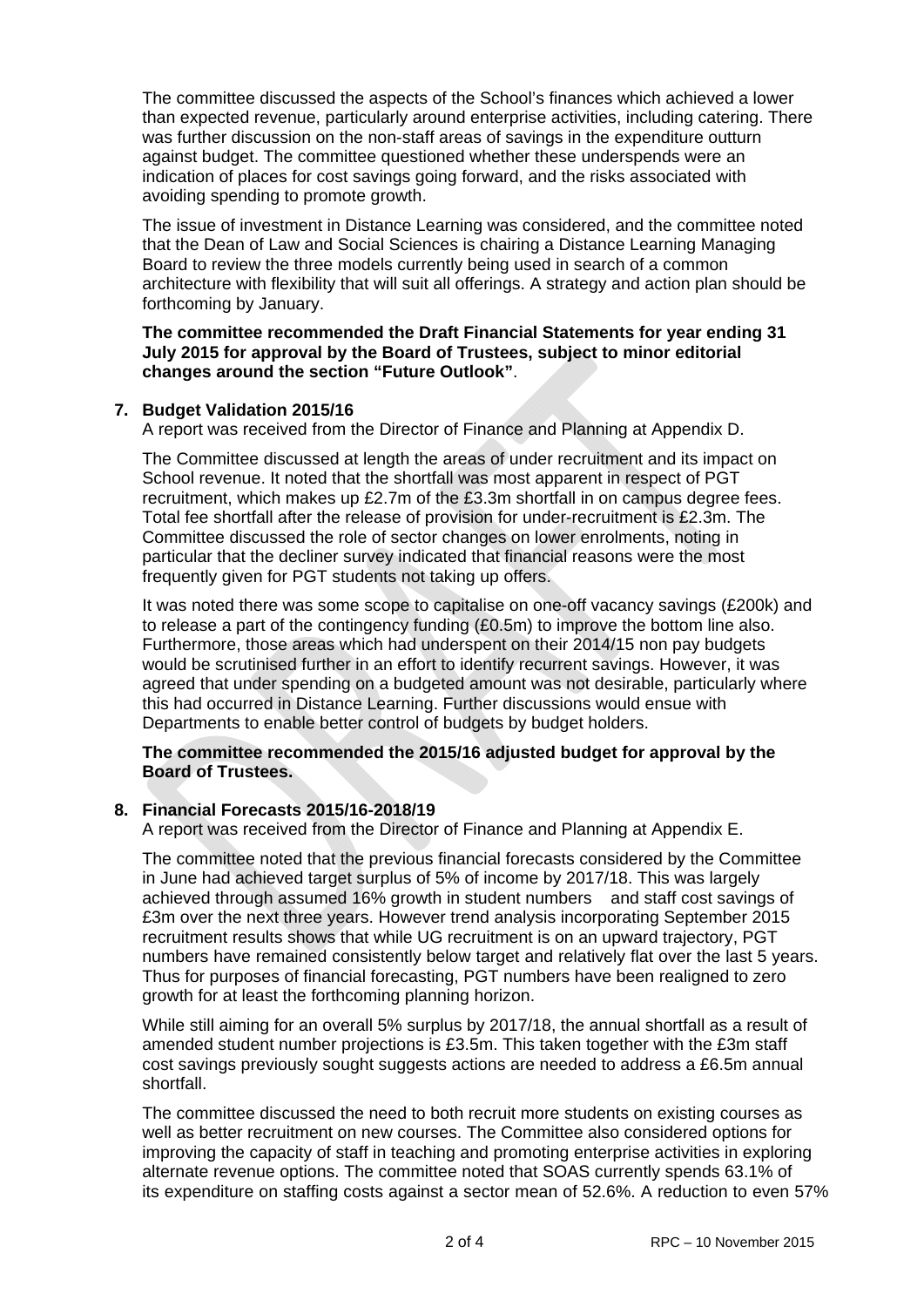would result in savings of between £4-4.5 m.

It was noted that the School has established a financial sustainability work stream, under the Sustainable SOAS Programme Board. This work stream is tasked with the development and implementation of faculty and professional services plans to address the £6.5m shortfall. These plans are to be developed by April 2016 for implementation over 2016/17 and 2017/18.

### **9. Facilities Management**

The Registrar provided a verbal report outlining the need to re-negotiate the procurement process and short-list companies around the supply of Senate House North Block. Given the tight deadlines, it was anticipated that signoff would fall between RPC meetings, requiring out-of-session approval for larger purchases.

### **The Committee approved the Chair's action to sign off on Facilities Management procurement should it arise between RPC meeting dates.**

#### **10. Accelerated Investment Fund**

The Secretary spoke to the report at Appendix F, noting that there was a need to "accelerate" the remaining projects, as the fund had been going for over 3 years now, while originally being envisaged as 18 month one-off investments.

The Committee discussed the role of the SOAS website now that SID and MySOAS had been launched for students and staff respectively. It was acknowledged that there are complex choices underpinning the issues of the website, but that its value as a marketing tool for new students made it a priority to improve.

### **11. Sub Committee Reports**

The committee noted the Estates and Infrastructure and Human Resources summary reports at Appendices G and H.

The Committee also received a verbal report from the Chair on the Investments Advisory Panel's long-term and near-term performance.

# **12. Cash Position**

The Committee received the reports on Cash flow, the Capital and Debt Statement, and Short Term Deposits.

# **13. Date of meetings in Next Session**

The Resources & Planning Committee meetings are scheduled for:

Tuesday 8 March 2016 Tuesday 7 June 2016

All at 2.30 p.m. in room 116 in the College Buildings, Russell Square.

# **RESERVED ITEMS**

There was no reserved business conducted at this meeting.